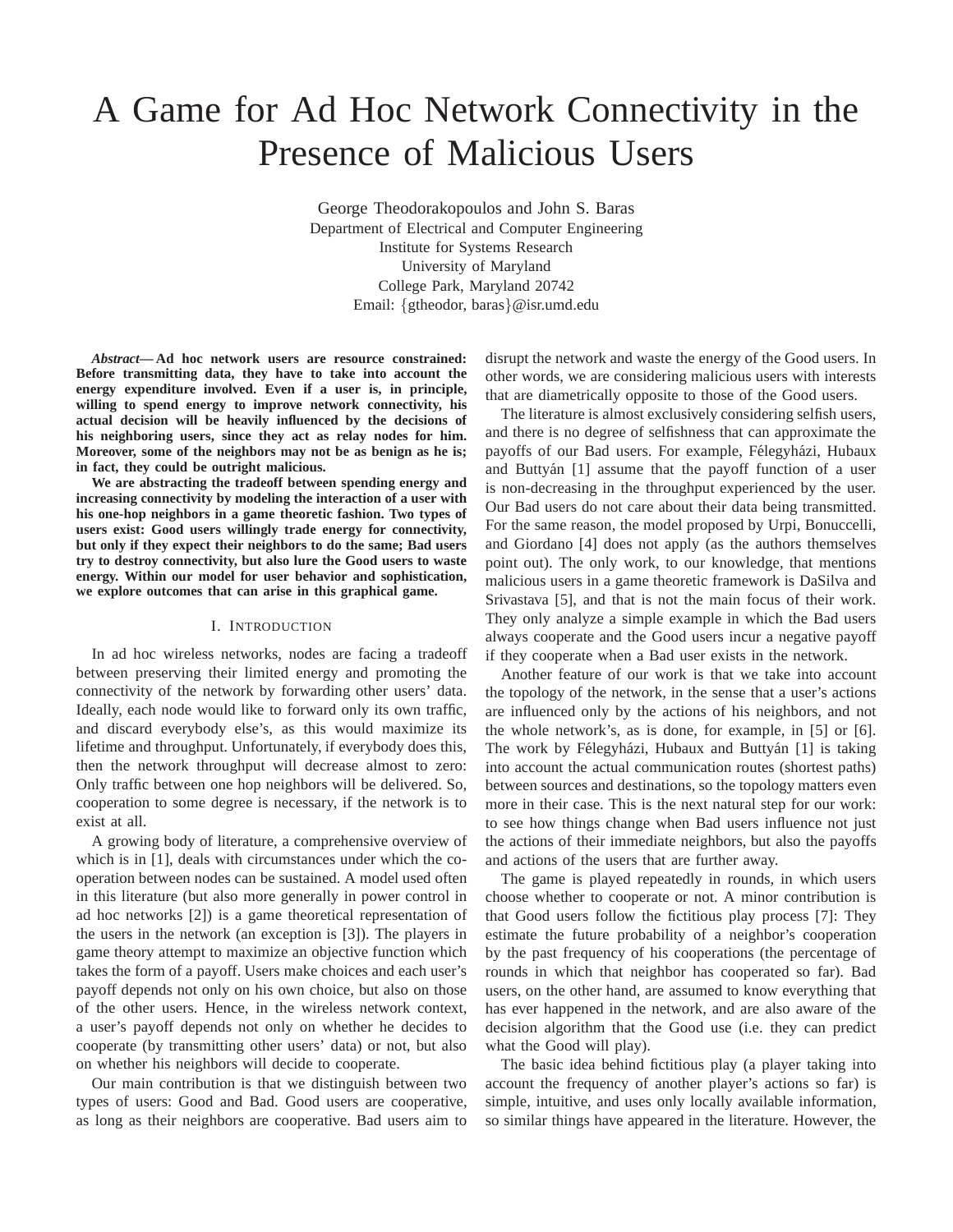main ingredient of fictitious play is that this frequency is used to predict the future behavior of the other player, an ingredient that does not exist in the related work.

Ref. [1] uses strategies that depend only on what happened in the previous time instant (time slot, according to their terminology). Ref. [6] is using a modified version of Generous Tit For Tat, but they have no notion of topology and, consequently, of neighborhoods. In their setting, each user is comparing his own frequency of cooperation to the aggregate frequency of cooperation of the rest of the network. Altman, Kherani, Michiardi, and Molva [8] proposed a scheme for punishing users whose frequency of cooperation is below the one dictated by a certain Nash equilibrium.

The importance of making the explicit connection to the concept of fictitious play is that many results could be transferred from that area. For example, if all the players have the same utility function, then the fictitious play process always converges to a Nash equilibrium [9].

This paper is organized as follows: We describe our system model in section II. In section III we describe the fictitious play strategy that the Good follow; we analyze and compare two fundamental strategies for the Bad; we find the optimal solution in two example graphs. Section IV concludes.

## II. SYSTEM MODEL

We consider a wireless network of Good and Bad users, modeled as an undirected graph  $G = (V, E)$ , where  $V_G$  is the set of Good users,  $V_B$  is the set of Bad users,  $V_G \cap V_B = \emptyset$ , and  $V = V_G \cup V_B$ . An edge  $(i, j)$  means that i and j are within communication range, but not necessarily that the link is being used for transmission. Each user has a choice between cooperating  $(C)$  to activate the adjacent links, or defecting  $(D)$ , which effectively kills all adjacent links. A link  $(i, j)$  is considered to be active if and only if both users  $i$  and  $j$  choose to cooperate  $(C)$ . Each user chooses only one action  $(C \text{ or } D)$ for all links, not one action per link.

We now describe what Good and Bad users want to achieve, and how that translates to game theoretic payoffs. The objective of each Good user is to activate the wireless links to as many of his neighbors as possible. So, for each adjacent link that is active, a Good user receives a payoff of  $N$ . However, choosing  $C$  costs energy, regardless of what the neighbors choose. So, a C incurs a negative payoff of  $-E$ per adjacent link. It holds that  $N \geq E \geq 0$ , otherwise the Good would not have an incentive to play  $C$ , so everyone would always play D. In the real operation of the network, a C would correspond to sending/forwarding and receiving traffic; a D would effectively correspond to shutting down communication: neither send, nor receive.

The objective of each Bad user is the exact opposite of the Good users'. They want to disrupt connectivity by keeping links inactive, and they also want the Good users to waste their energy. So, the Bad users incur a negative payoff of  $-N$ per active adjacent link, but gain  $E$  for each Good neighbor of theirs that plays  $C$ . Moreover, they do not spend energy when cooperating. We assume that there are no links between



Fig. 1. The games on the links for Good versus Bad and Good versus Good neighbors.

Bad users, so they never gain anything in terms of increased connectivity by activating links.

All these considerations are incorporated in the two payoff matrices of Fig. 1. Note that there is no Bad vs. Bad game, since no Bad users are neighbors. Also note that the payoffs for a Good user depend only on the actions of himself and the other player, but not on the type of the other player. This comes from a modeling decision, namely that the Good users do not mind cooperating with Bad users: We look at cooperation only from the point of view of connectivity (traffic forwarding under energy constraints), which means that the Bad users do not have any incentive to cooperate in order to, e.g., get access to Good user communications.

The game is a repeated game with simultaneous moves. It is played in rounds, at every round each player chooses an action independently of all the others, and the action of each user is announced to all his neighbors. Then, the payoffs along each link are computed and each user receives the sum of the payoffs along his adjacent links. After that, the users decide on their action for the next round. The notation for the payoffs of user *i* will be:  $R_i(a_i a_j | x)$ , where  $a_i$  is *i*'s action,  $a_j$  is *j*'s (the neighbor's) action,  $a_i, a_j \in \{C, D\}$ , and x is i's type  $(x \in \{Good, Bad\})$ . If  $a_j$  is omitted, we will be referring to the payoff of user i when he plays action  $a_i$ . To illustrate, the total payoff of user i for a single round is  $(N<sub>i</sub>$  is the set of i's neighbors)

$$
R_i(a_i|x) = \sum_{j \in N_i} R_i(a_i a_j|x). \tag{1}
$$

We are assuming that the Good users are constrained to play according to fictitious play, which means that a Good user's neighbor who has so far played  $c$  times  $C$  and  $d$  times  $D$  is assumed to play C with probability  $\frac{c}{c+d}$ . So, at each round each Good user is choosing the action that maximizes his expected payoff given the probability estimates for the actions of the neighbors. The motivation for considering fictitious play behavior is that we do not want to overburden the users with excessive computation requirements. Moreover, if all players are Good, the fictitious play process converges to a Nash equilibrium [9].

The Bad users, however, are not constrained to play according to fictitious play. They can play according to any strategy they want, and they also know everything that is happening in the network (the actions taken by any player at any previous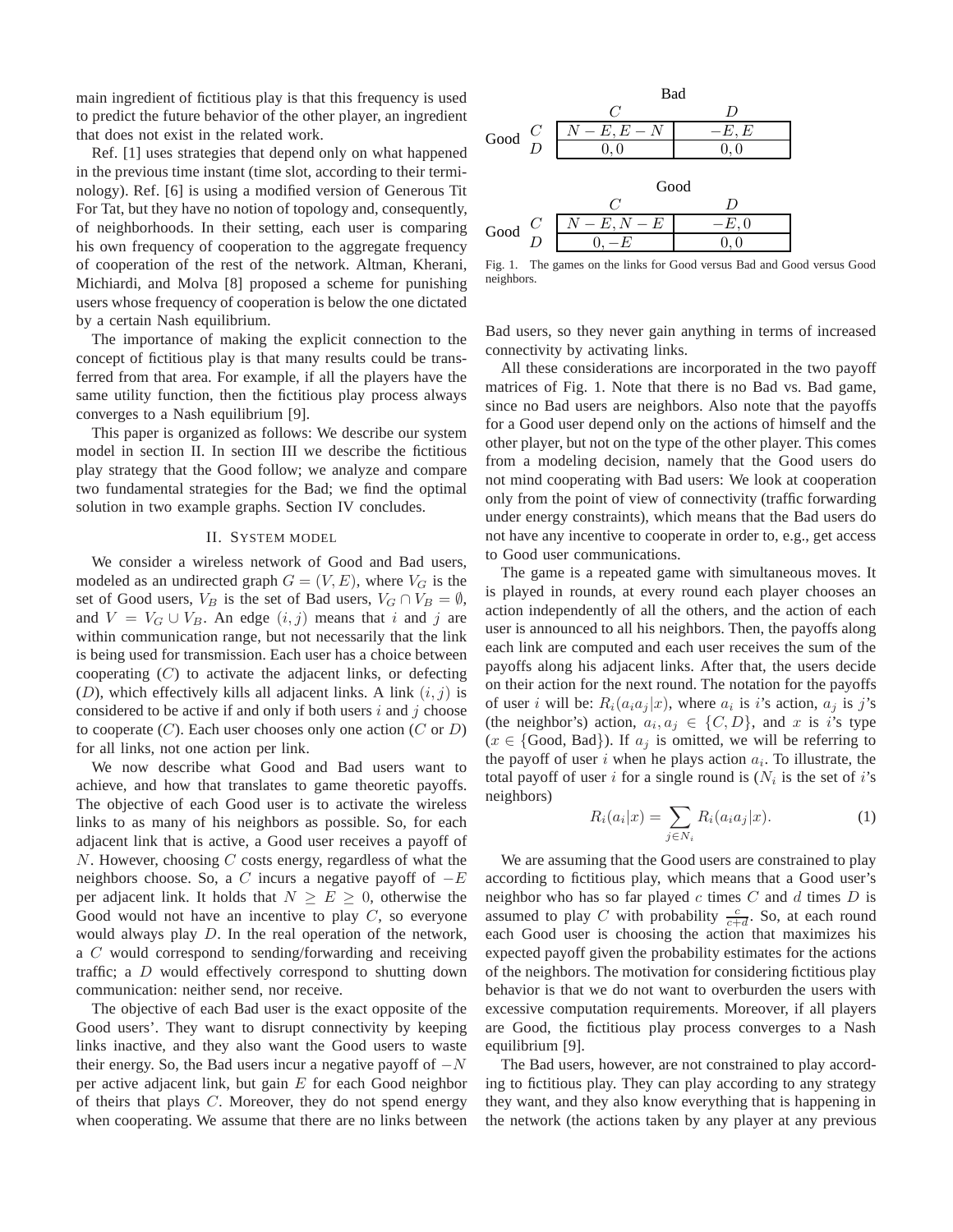point in time). They also know the types of everyone else, and they can coordinate their actions with the other Bad users.

The payoff for the repeated game is the average of the per round payoffs. That is, if  $v_i^t$  is the payoff for user i at round  $t =$  $0, 1, \ldots$ , his payoff for the whole game is  $\lim_{T \to \infty} \frac{1}{T} \sum_{t=1}^{T} v_i^t$ . The main thing we want to find is the maximum total payoff that the Bad can achieve, and the corresponding Good payoff. Remember that the Good maximize their payoff within the constraints of fictitious play, whereas the Bad can do anything they want. The payoff function being the long term average, we only care about the steady state behavior.

## III. ANALYSIS

We first look at what the Good players will be doing. The Good want to maximize their expected payoff according to fictitious play. The expected payoffs for each of the possible actions of a Good player are  $(N_i)$  is the set of i's neighbors,  $a_j^t \in \{C, D\}$  is the action of player j at time t):

$$
R_i(C|G) = \sum_{j \in N_i} \{ \Pr(a_j^t = C) R_i(CC|G) + (1 - \Pr(a_j^t = C)) R_i(CD|G) \} = \sum_{j \in N_i} \{ \Pr(a_j^t = C)N - E \} = N \cdot \sum_{j \in N_i} \Pr(a_j^t = C) - |N_i| \cdot E R_i(D|G) = 0.
$$

So, if  $\sigma_i(a_i|x)$  is the probability that player i will play action  $a_i$ , given that he is of type x (Good or Bad), and  $\mathbb{1}{P}$ is the indicator function for the predicate  $P(\mathbb{1}{P} = 1 \text{ iff } P$ is true), the following holds:

$$
\sigma_i(C|G) = \mathbb{1}\left\{ R_i(C|G) > R_i(D|G) \right\}
$$
\n
$$
= \mathbb{1}\left\{ N \cdot \sum_{j \in N_i} \Pr(a_j^t = C) - |N_i| \cdot E > 0 \right\}
$$
\n
$$
= \mathbb{1}\left\{ \sum_{j \in N_i} \Pr(a_j^t = C) > \frac{|N_i| \cdot E}{N} \right\} \tag{3}
$$

But the Good player *i* does not know the value  $Pr(a_j^t = \text{max}(a_j^t))$  $(C), j \in N_i$ , so he will estimate it according to the rules of fictitious play. We denote by  $q_j^t$  the estimated probability that player j will play C in round  $t + 1$ . For  $t = 0, q_j^0 = p$  (prior estimate for all j). For  $t \geq 1, q_j^t$  is the fraction of Cs in  $a_j^{1...t}$ weighting the prior with  $M$  rounds:

$$
q_j^t = \frac{Mp + \sum_{n=1}^t \mathbb{1}\left\{a_j^n = C\right\}}{M + t},\tag{4}
$$

and the vector of frequencies of the Good (Bad) players at time t is denoted by  $\bar{q}_G^t$  ( $\bar{q}_B^t$ ). So, a Good player's action  $a_i^t$ is determined as follows ( $\alpha_i^t = 1$  for C, 0 for D):

$$
a_i^t = \mathbb{1}\left\{\sum_{j \in N_i} q_j^{t-1} > \frac{|N_i| \cdot E}{N}\right\},\tag{5}
$$

and the vector of actions of the Good (Bad) players at time  $t$ is denoted by  $\vec{a}^t_G$  ( $\vec{a}^t_B$ ).

We now turn to what the Bad players will be doing. In general, a strategy for the Bad is a choice of  $\vec{q}_B$ . This encompasses all possible strategies of the Bad, since the Good follow fictitious play, and therefore only respond to different frequencies: nothing more elaborate will be detected by the Good. The outcome of a particular strategy (i.e., the actions that the Good will choose and the sum of the payoffs of all the Bad users) can be found by setting all the Good to playing C, and iteratively looking for Good whose payoff is negative, setting their action to  $D$ , and continuing until there are no changes.

Looking at the payoffs in Fig. 1, we see that in a Good versus Bad game, playing  $D$  is a weakly dominating action for the Bad: Regardless of what the Good plays, the Bad never has a reason to prefer  $C$  over  $D$ . So, a strategy that would make sense for the Bad would be "Always D". However, this may cause the Good to play  $D$  themselves in order to save energy, in which case the Bad users' payoff will drop to zero. So, it seems it might pay off for the Bad to play C once in a while so as to keep the Good playing  $C$ . We first analyze the "Always  $D$ " strategy and then the "Keep the Good at  $C$ ".

# *A. Strategy #1: Always* D

According to this strategy the Bad always play D, that is, for all t,  $\vec{a}_B^t = \vec{0}$ . In this case, we can prove the following theorem:

*Theorem 1:* If a Good player ever plays *D*, then he never plays  $C$  again.

*Proof:* Let  $q_{N_i}^t = \sum_{j \in N_i} q_j^t$ , and  $\gamma_i = \frac{E}{N} |N_i|$ . Then, (5) becomes  $a_i^t = \mathbb{1}\{q_{N_i}^t > \gamma_i\}$ . We will show that, for all i,  $q_{N_i}^t$ is non-increasing in t, so if it ever goes below  $\gamma_i$  (i.e. user i plays D), then it will stay below  $\gamma_i$ .

We denote by  $C_{N_i}^t$  the number of neighbors of user i that choose action C at time t, i.e.  $C_{N_i}^t = \sum_{j \in N_i} \mathbb{1}\{a_j^t = C\}$ . For simplicity, we take the weight of the prior to be  $M = 1$ .

Here is how the quantity  $q_{N_i}^t$  evolves:

$$
\begin{array}{c}\nt & q_{N_i}^t \\
0 & p_{N_i} \\
1 & \frac{1}{2}(p_{N_i} + C_{N_i}^1) \\
2 & \frac{1}{3}(p_{N_i} + C_{N_i}^1 + C_{N_i}^2) \\
\vdots & \vdots \\
n & \frac{1}{n+1}(p_{N_i} + C_{N_i}^1 + C_{N_i}^2 + \dots + C_{N_i}^n) \\
n+1 & \frac{1}{n+2}(p_{N_i} + C_{N_i}^1 + C_{N_i}^2 + \dots + C_{N_i}^n + C_{N_i}^{n+1})\n\end{array}
$$

Assume that the first Good player  $i$  who plays  $D$ , does so at round *n*. This means that  $q_{N_i}^n < \gamma_i$ , and that his neighbors who played  $D$  are Bad. Since the Bad players will keep playing  $D$ , we have  $C_{N_i}^{n+1} \leq C_{N_i}^n$ , which implies that  $q_{N_i}^{n+1} \leq q_{N_i}^n < \gamma_i$ . So Player i will keep playing  $\overline{D}$  forever, and as far as his behavior is concerned, it is as if he is Bad, too. We can then repeat the argument for the remaining Good nodes.

Eventually, this process will converge to an equilibrium, since the number of "Good nodes who still play  $C$ " is nonincreasing (by Theorem 1) and bounded below by zero.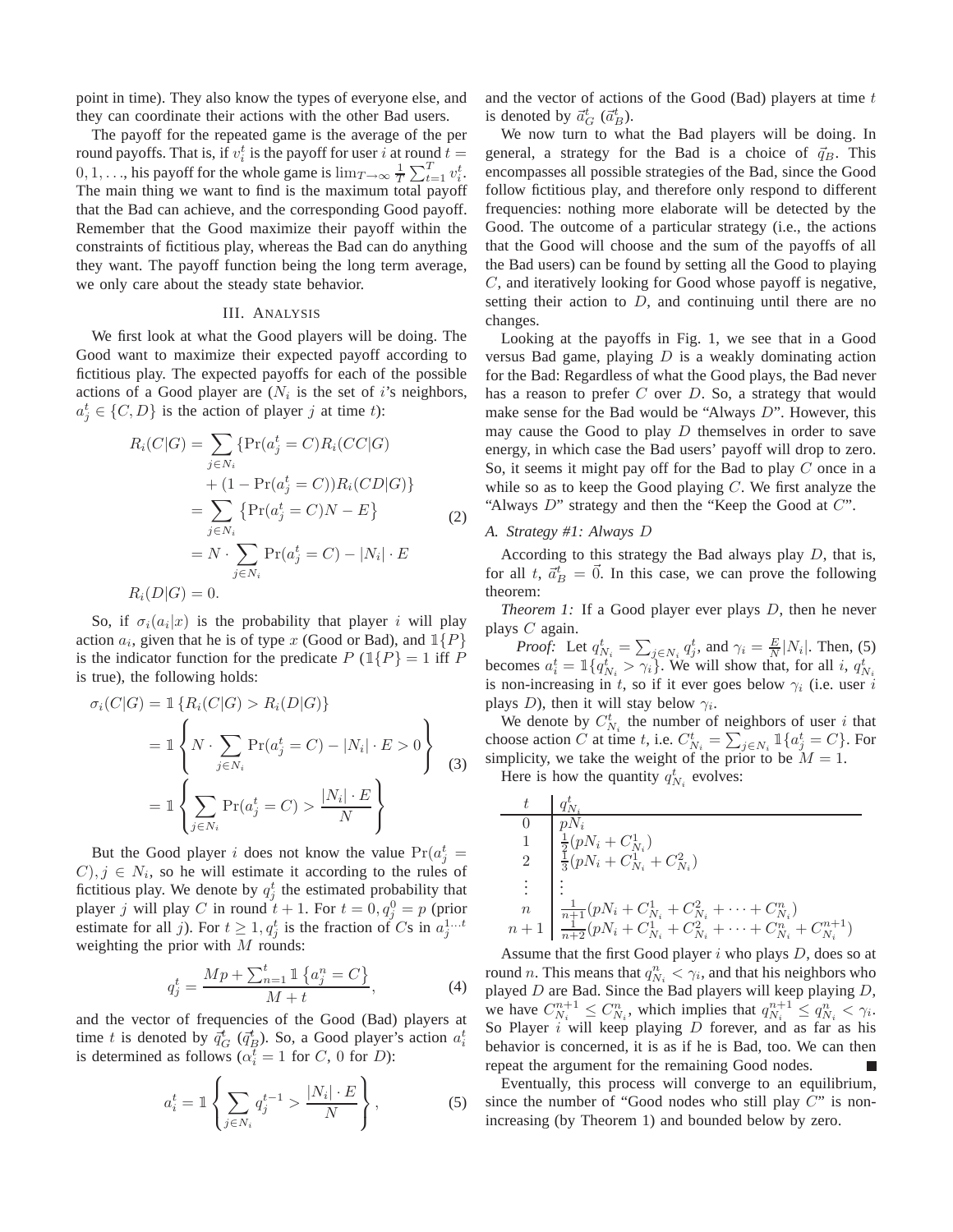This Bad user strategy is the one that causes as many Good as possible to play  $D$ . That is, "Always  $D$ " is the proper strategy for the Bad to destroy the connectivity as much as possible (deactivate as many links as they can). However, our Bad users have a double objective which also includes wasting the energy of the Good.

# *B. Strategy #2: Keep the Good at* C

We now look at what happens when the Bad want to cause as many Good as possible to play  $C$ , so as to benefit as much as possible from wasting their energy. This strategy is at the other extreme of the previous one, and we will see that it does not always bring the highest payoff to the Bad either.

Given that the Good will always play C (i.e.  $\vec{q}_G = \vec{1}$ , which we will see how to guarantee), we want to find the vector  $\vec{q}_B$ of frequencies for the Bad players (frequencies of playing  $C$ ) that maximizes the sum of payoffs of the Bad. The payoff of a Bad player  $j$  is (on the average, when his frequency of  $Cs$ is  $q_i$ :

$$
R_j(q_j) = \sum_{i \in N_j} \{q_j(E - N) + (1 - q_j)E\} = (E - Nq_j)N_j
$$
\n(6)

because we are assuming that a Bad player only has Good neighbors. So, the quantity to be maximized is

$$
\sum_{j \in V_B} (E - Nq_j) N_j. \tag{7}
$$

Since

$$
\arg\max_{\vec{q}_B} \sum_{j \in V_B} (E - Nq_j) N_j = \arg\min_{\vec{q}_B} \sum_{j \in V_B} q_j N_j,\tag{8}
$$

we can solve, equivalently,

$$
\min_{\vec{q}_B} \sum_{j \in V_B} q_j N_j \tag{9}
$$

subject to (condition for the Good to always play  $C$ ):

$$
\sum_{j \in N_i} q_j > \frac{|N_i| \cdot E}{N}, \text{ for all } i \in V_G,
$$
 (10)

and also subject to (condition for each Bad to have a positive payoff):

$$
0 \le \vec{q}_B \le \frac{E}{N}.\tag{11}
$$

The idea is that the Bad will adjust their play so as to keep their frequencies equal to the computed  $\vec{q}_B$ .

For the example graph in Fig. 2, the linear program for the strategy "Keep the Good at C" would be as follows

$$
\begin{array}{rcl}\n\min q_1 + q_7 + q_{10} & \text{s.t.} \\
q_1 + 1 > & 2\frac{E}{N} \\
q_7 + 2 > & 3\frac{E}{N} \\
q_{10} + 1 > & 2\frac{E}{N} \\
0 \leq & q_1, q_7, q_{10} \leq & \frac{E}{N}\n\end{array}
$$

and would lead to the all the Good nodes playing  $C$ , and the Bad nodes to playing  $C$  with the corresponding frequencies.



Fig. 2. Example Graph 1. The "Keep the Good at C" strategy is optimal. The Bad users are shaded.



Fig. 3. Comparison of "Keep the Good at C" with "Always D", for the graph of Figure 2. Connectivity benefit  $N$  is normalized to 1.

The result depends on what the actual value of  $\frac{E}{N}$  is. Namely  $(R_B$  and  $R_G$  are the total payoffs for Bad and Good nodes, respectively),

$$
\begin{array}{c|c|c}\n\hline\n\frac{E}{N} & (q_1, q_7, q_{10}) & R_B \\
\hline\n0 \leq \cdot \leq \frac{1}{2} & (0, 0, 0) & 3E \\
\frac{1}{2} < \cdot \leq \frac{2}{3} & (2\frac{E}{N} - 1, 0, 2\frac{E}{N} - 1) & 2N - E \\
\frac{2}{3} < \cdot \leq 1 & (2\frac{E}{N} - 1, 3\frac{E}{N} - 2, 2\frac{E}{N} - 1) & 4(N - E),\n\end{array}
$$

while  $R_G$  would be  $14(N - E) - R_B$  in each case.

The "Always D" strategy, on the other hand, would result in

$$
\begin{array}{c|c|c|c|c}\n\hline\n\frac{E}{N} & (q_1, q_7, q_{10}) & R_B & R_G \\
\hline\n0 \leq \cdot \leq \frac{1}{2} & (0, 0, 0) & 3E & 14(N - E) - R_B \\
\frac{1}{2} < \cdot \leq \frac{2}{3} & (0, 0, 0) & E & 6(N - E) - R_B \\
\frac{2}{3} < \cdot \leq 1 & (0, 0, 0) & 0 & 0.\n\end{array}
$$

So we can see (Fig. 3) that the "Keep the Good at  $C$ " strategy does at least as good as the "Always D" strategy, and for some values of  $\frac{E}{N}$  it actually does better. Actually, the "Keep the Good at  $C^{\prime}$ " strategy is the optimal one for this graph, and for any value of  $\frac{E}{N}$ , as we can see in Figure 3.

## *C. Finding an optimal strategy*

However, the optimal strategy of the Bad is not always to keep all the Good at C. We provide the following counterex